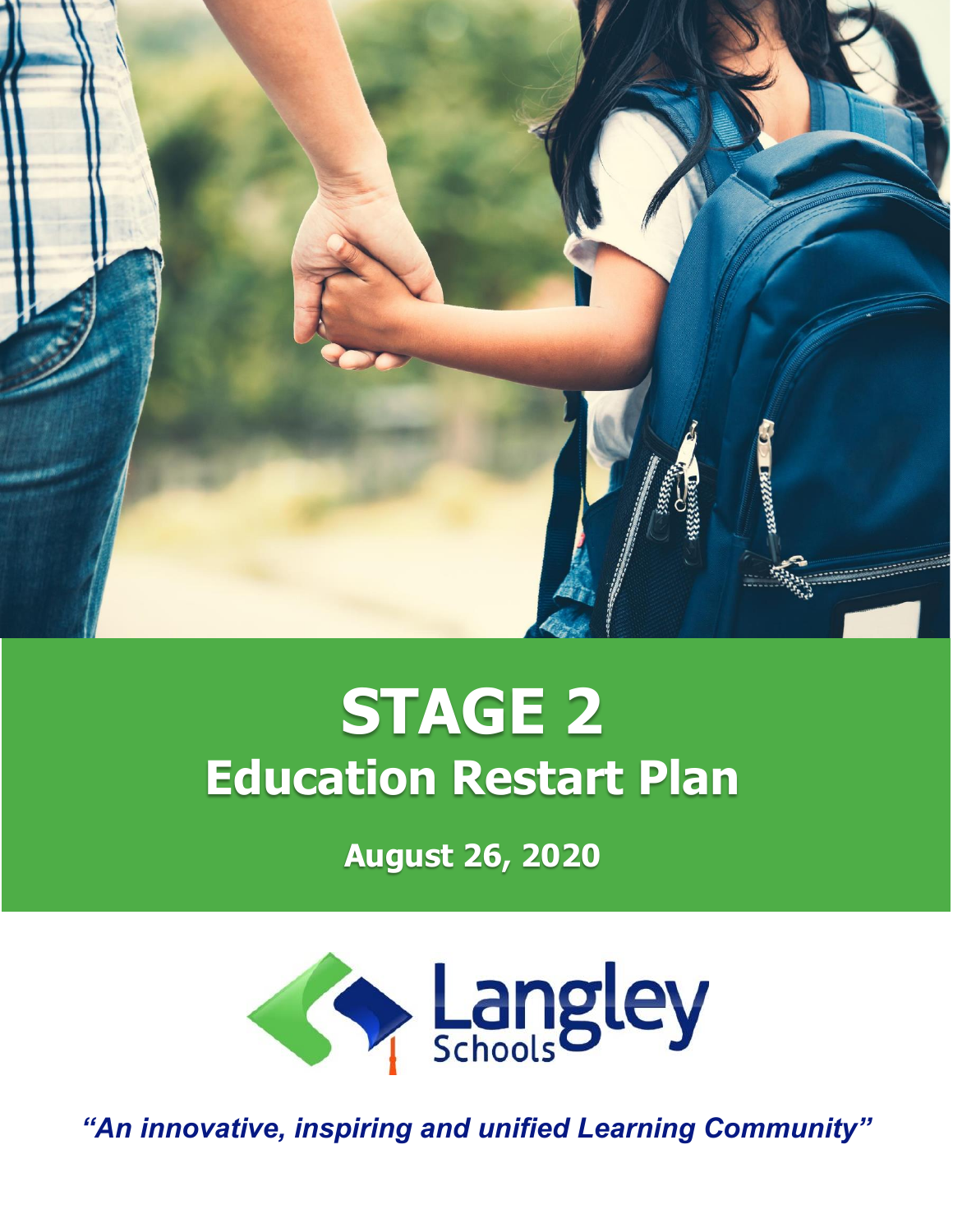

# STAGE 2: Education Restart Plan

#### **MESSAGE FROM THE SUPERINTENDENT**

Life for every single one of us has not been the same since March. In my 30+ years in education, I have never experienced challenges like the ones we continue to face in our system. I recognize the COVID-19 pandemic has impacted nearly every aspect of our daily lives, how we interact with each other, our relationships, our way of teaching, and our way of learning. I know our landscape will continue to evolve and I want to assure you our staff will be flexible and ready for any changes.

Looking back at what we accomplished last spring, I have witnessed how adaptable, caring and compassionate our administrators, teachers and staff were during an unprecedented time. Students and their families working together to get through to June showed me true examples of strength and resilience. I believe heading into September we will continue to draw upon these qualities. I am confident we will be able to have a successful and meaningful 2020-2021 school year.

Please carefully read the District and school-based restart plans. School staff will be connecting with families early next week to gather information with respect to your child's plan for September.

Sincerely,

Good Hann

Gord Stewart Superintendent of Schools

#### **PURPOSE**

This plan is meant to provide parents/guardians, students, and staff an overview of the information needed to prepare them for the education restart in September 2020. A version of this plan has been shared with BC's Ministry of Education and Langley Board of Education during the week of August 17, 2020. This plan has been approved by the Ministry of Education. This document is based on guidelines set by the Ministry of Education, Provincial Health Office, BC Centre for Disease Control, and WorkSafeBC. As always, our District continues to take direction from these agencies and will continue to adapt to new guidelines when necessary. Our District continues to consult with First Nations educational leaders, administrators, employee partner groups, District Parent Advisory Council (DPAC), and parents through our online feedback form. This engagement is expected throughout the 2020- 2021 school year.

#### **BACKGROUND**

On July 29, 2020 the Minister of Education and the Provincial Health Officer announced the provincial [K-12 Restart Plan for 2020-2021.](https://www.sd35.bc.ca/wp-content/uploads/sites/2/2020/07/2020EDUC0040-0014153.pdf) The province provided an update on its [Five Stages Framework for K-](https://www2.gov.bc.ca/gov/content/education-training/k-12/covid-19-return-to-school/five-stages-framework)[12 Education](https://www2.gov.bc.ca/gov/content/education-training/k-12/covid-19-return-to-school/five-stages-framework) and indicated the Restart Plan for September is in Stage 2. In this stage, students will return to in-class instruction in September 2020.

On August 17, the Ministry of Education provided Districts with [Operational Guidelines for School](https://www.sd35.bc.ca/wp-content/uploads/sites/2/2020/08/COVID19_OperationalGuidelnesK12_08172020.pdf)  [District and Independent School Authorities.](https://www.sd35.bc.ca/wp-content/uploads/sites/2/2020/08/COVID19_OperationalGuidelnesK12_08172020.pdf) District staff and administrators continued to work over the summer to develop local plans regarding education, and health and safety, within the parameters set by the province. District staff and administrators have considered the need for flexibility and movement between stages in its planning. It is important to note, our District could be mandated at any time to move back to Stage 3 and include in-class instruction and remote learning. Please see the following graphic that outlines the Five Stages Framework for K-12 Education.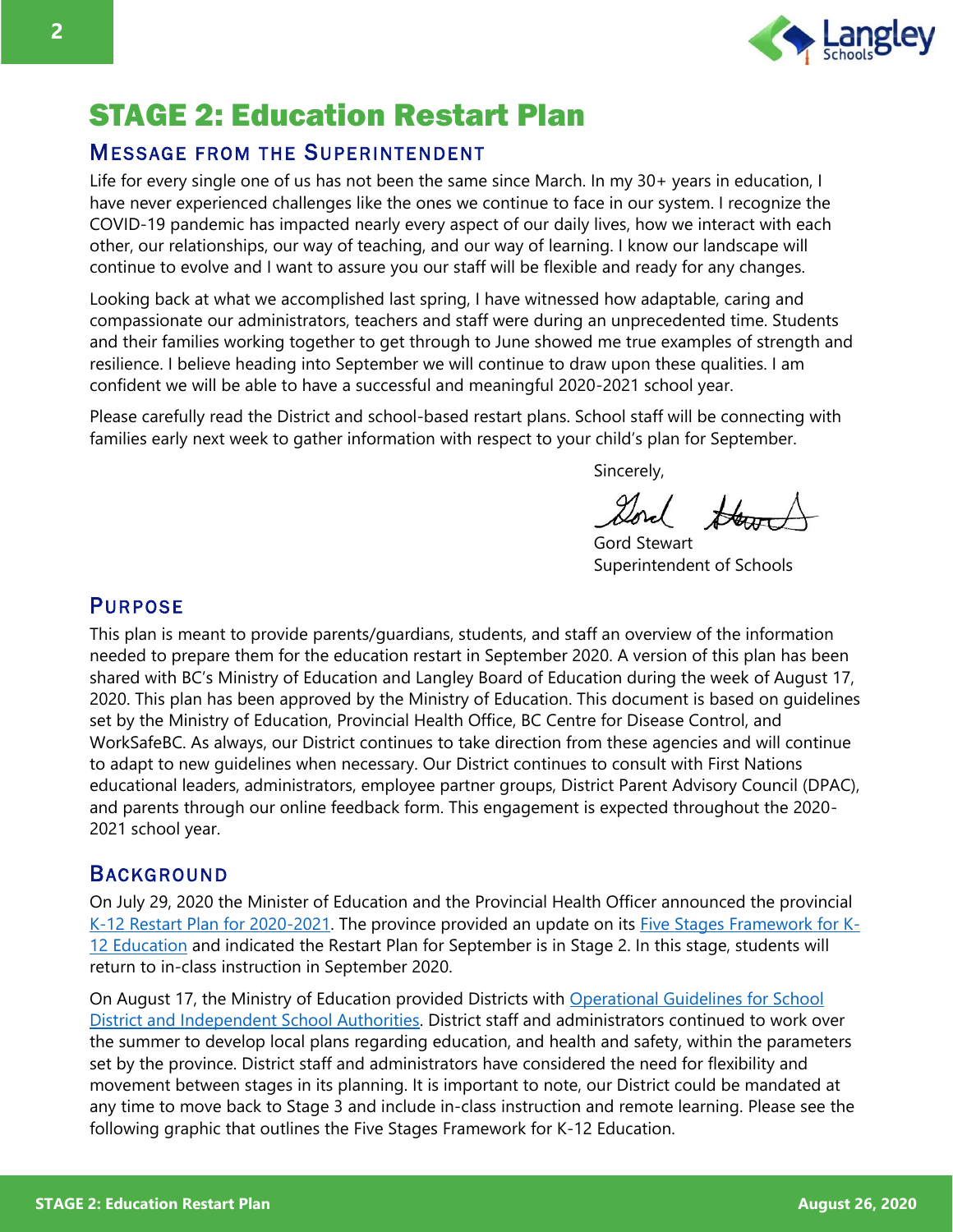

| K-12 Schools are in                  |                                                               |                                  |                                                     |                                                       |  |  |  |
|--------------------------------------|---------------------------------------------------------------|----------------------------------|-----------------------------------------------------|-------------------------------------------------------|--|--|--|
| <b>Remote</b><br>learning<br>for all | <b>Remote</b><br><b>learning</b><br>with<br><b>exceptions</b> | In-class<br>& remote<br>learning | <b>Learning</b><br>groups:<br>full-time<br>in-class | <b>Learning</b><br>as usual:<br>full-time<br>in-class |  |  |  |
| <b>Stage 5</b>                       | <b>Stage 4</b>                                                | <b>Stage 3</b>                   | <b>Stage 2</b>                                      | <b>Stage 1</b>                                        |  |  |  |

This plan is applicable for all K-12 settings in the District (elementary, middle and secondary schools). The plan reflects the developmental needs of each level of learning and allows each school to be responsive to the unique needs of their community. Each level will have their own considerations to reflect that age group of students. Within each level, individual schools will have their own schoolbased plans applicable to their location, student population, and staffing. Schools will share school specific information with their respective communities.

#### **GUIDING PRINCIPLES**

This plan aligns with the province's guiding principles:

- 1. Ensure a **healthy and safe** environment for all students, families, and employees.
- 2. Provide the services needed to support children of our **essential service workers**.
- 3. Support **vulnerable students** who may need special assistance.
- 4. Provide **continuity of educational opportunities** for all students.

In developing our plan, our District aims to:

- Follow the provincial health and safety guidelines
- Maximize in-class instruction
- Keep students in their learning groups
- Limit the movement of students on-site
- Manage traffic flow on-site

#### **HEALTH AND SAFETY**

Health and safety continues to be a top priority. The District has developed its own September Startup Guidelines for Schools K-12 (COVID-19). This document includes health and safety requirements, measures and actions which can be found [here.](https://www.sd35.bc.ca/wp-content/uploads/sites/2/2020/08/September-Start-Up-Guidelines-for-Schools-K-12-COVID-19-2020Aug26.pdf) This document implements the [Provincial COVID-19](https://www.sd35.bc.ca/wp-content/uploads/sites/2/2020/08/k-12-covid-19-health-safety-guidlines.pdf)  [Health & Safety Guidelines for K-12 Settings,](https://www.sd35.bc.ca/wp-content/uploads/sites/2/2020/08/k-12-covid-19-health-safety-guidlines.pdf) [COVID-19 Public Health Guidance for K-12 Settings,](http://www.bccdc.ca/Health-Info-Site/Documents/COVID_public_guidance/Guidance-k-12-schools.pdf) and WorkSafeBC guidelines.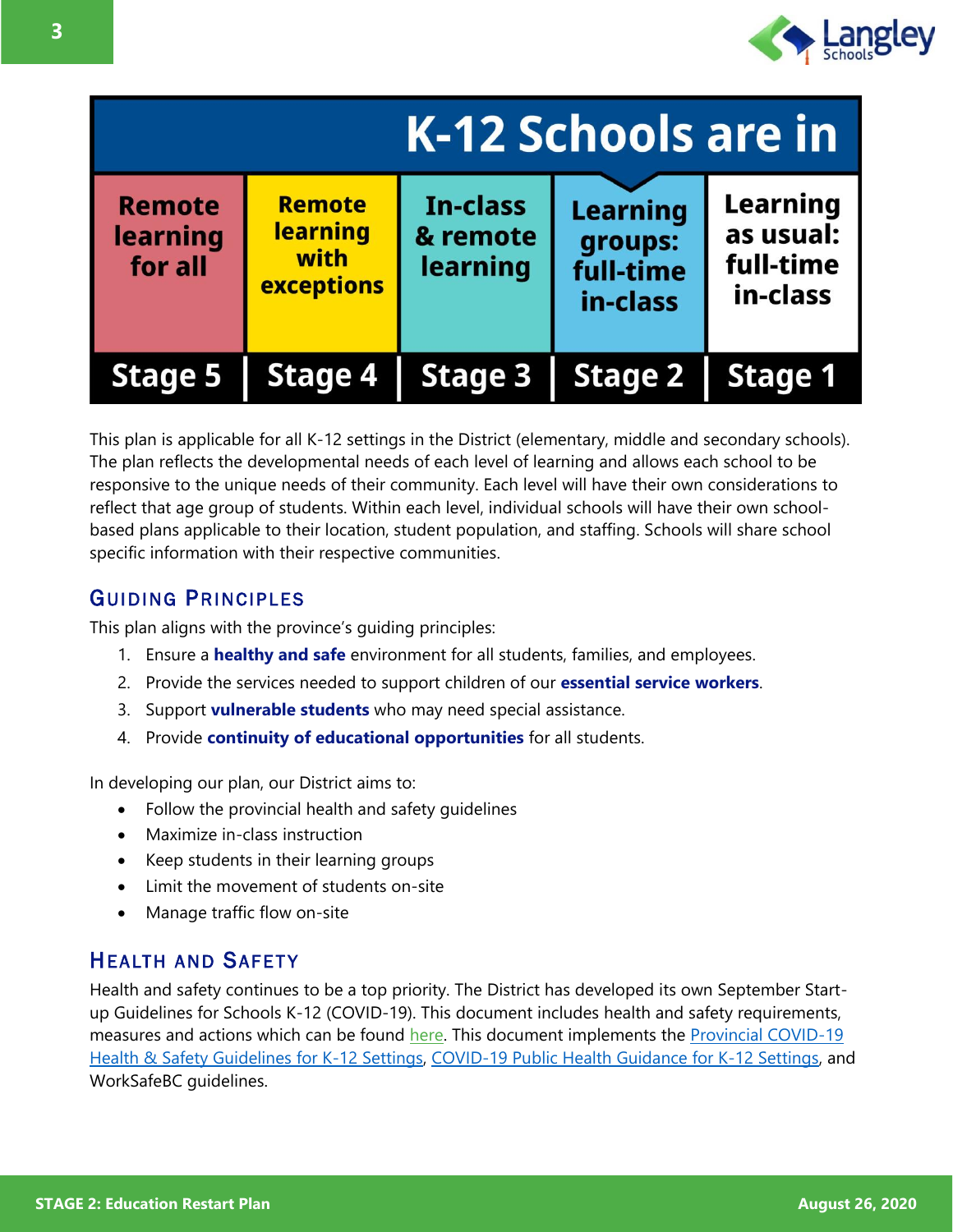

Each District site (including the School Board Office) will develop a site-specific COVID-19 Health and Safety Plan which, once approved, will be posted on the District's main COVID-19 page [here.](https://www.sd35.bc.ca/news-events/district-board-news/ministry-updates-on-novel-coronavirus-covid-19/) Plans will also be posted publicly in all schools.

There are numerous health and safety measures and protocols being implemented in our schools. Below are some key points for students, parents/guardians and staff to understand. There are additional details for each item which can be found in our District's set of plans outlined above.

# What are we doing in relation to health and safety in our schools?

#### TRAINING/ORIENTATION

- Training all staff of health and safety protocols during orientation week
- Educating all students of health and safety protocols during orientation week
- Facilitating regular hand washing and/or use of hand sanitizer
- Using health and safety related signage outside and inside the school
- Training Casual and TTOC staff of health and safety protocols for school sites

#### LEARNING GROUPS AND PHYSICAL DISTANCING

One of the main strategies implemented includes the use of learning groups or cohorts. Throughout this document you will see the two terms used interchangeably.

*Learning Group (cohorts): A learning group is a group of students and staff who remain together throughout the school quarter, semester or year and who primarily interact with each other. Learning groups were recommended by the Provincial Health Officer to help reduce the transmission of COVID-19. Learning groups include teachers and support staff. Learning groups help decrease the number of close contacts staff and students will have in the school and will assist public health officials in their efforts to trace contacts and contain a potential COVID-19 outbreak.*

- Maintaining learning groups to minimize physical contact of students and (to facilitate public health contact tracing)
	- o Maximum 60 students in elementary and middle school
	- o Maximum 120 students in secondary
- Maintaining consistent composition of the learning group during the day (breaks, recess, lunch)
- Establishing consistent seating arrangements in classrooms (where possible)
- Maintaining physical distance between members of different learning groups
- Ensuring school gatherings occur within learning groups and do not exceed the maximum group size in the school
- Staggering start/break/lunch/end times to provide greater amount of space, if necessary
- Using floor markings and posters to address traffic flow
- Managing use of entrances and exits to minimize overcrowding
- Establishing measures to prohibit and prevent the sharing of personal items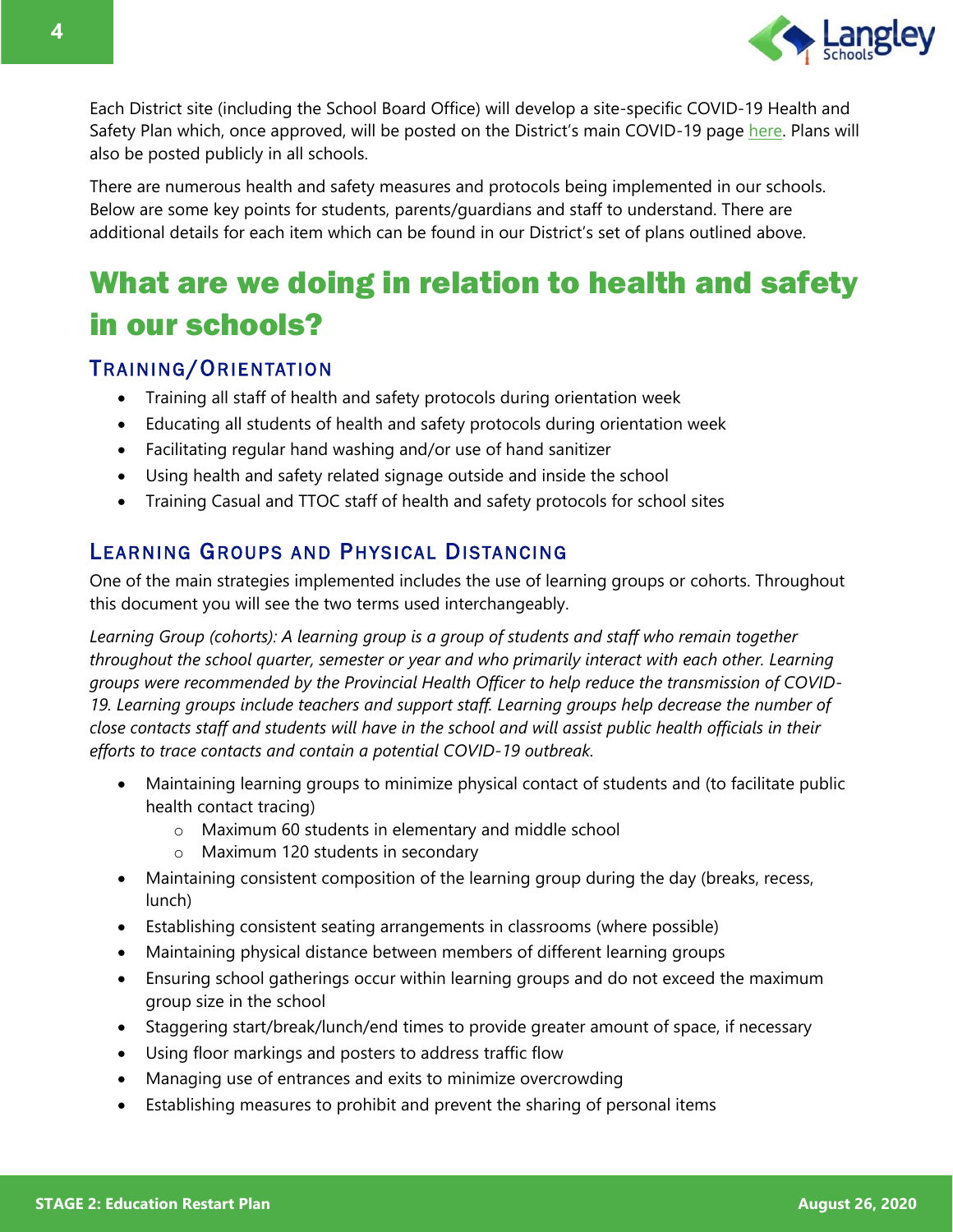

#### **CLEANING AND DISINFECTING**

- Ensuring all schools have adequate cleaning supplies, hand soap, and hand sanitizer (where applicable)
- Installing portable sinks in needed areas (where feasible)
- Cleaning and disinfecting frequently touched surfaces at least twice a day
- Ensuring all schools have day and evening custodians
- Cleaning washrooms at least twice daily

#### **TRANSPORTATION ON BUSES**

- Bus drivers are required to wear non-medical masks
- Middle and secondary students are required to wear non-medical masks (there are exceptions)
- Elementary students are not required to wear masks
- Establishing procedures for loading/unloading of students
- Maintaining consistent seating arrangements if possible (to facilitate public health contact tracing)
- Cleaning handles and handrails in between runs by bus drivers
- Disinfecting buses at the end of the day by custodial staff

#### **VISITOR ACCESS/COMMUNITY USE**

- Requiring visitors/volunteers to schedule an appointment with the school before entering (including PACs)
- Requiring visitors/volunteers to complete daily health check upon entering the school
- Recording and tracking attendance of visitors (to facilitate public health contact tracing)

#### EMPLOYEE/STUDENT ATTENDANCE

- Recording and tracking attendance of staff and students (to facilitate public health contact tracing)
- Reporting to Fraser Health any absenteeism in excess of 10% total school population due to flu-like symptoms

#### **ILLNESS AND SELF-ASSESSMENT**

- Requiring parents/guardians to complete a daily health check (please see additional daily health check information below)
- Establishing procedures if a student/staff member becomes ill at school (please see additional illness information below)

#### PERSONAL PROTECTIVE EQUIPMENT (PPE)

• Requiring non-medical masks to be used in situations where a person cannot maintain physical distance and is in close proximity to a person outside of their learning group [See additional mask information below].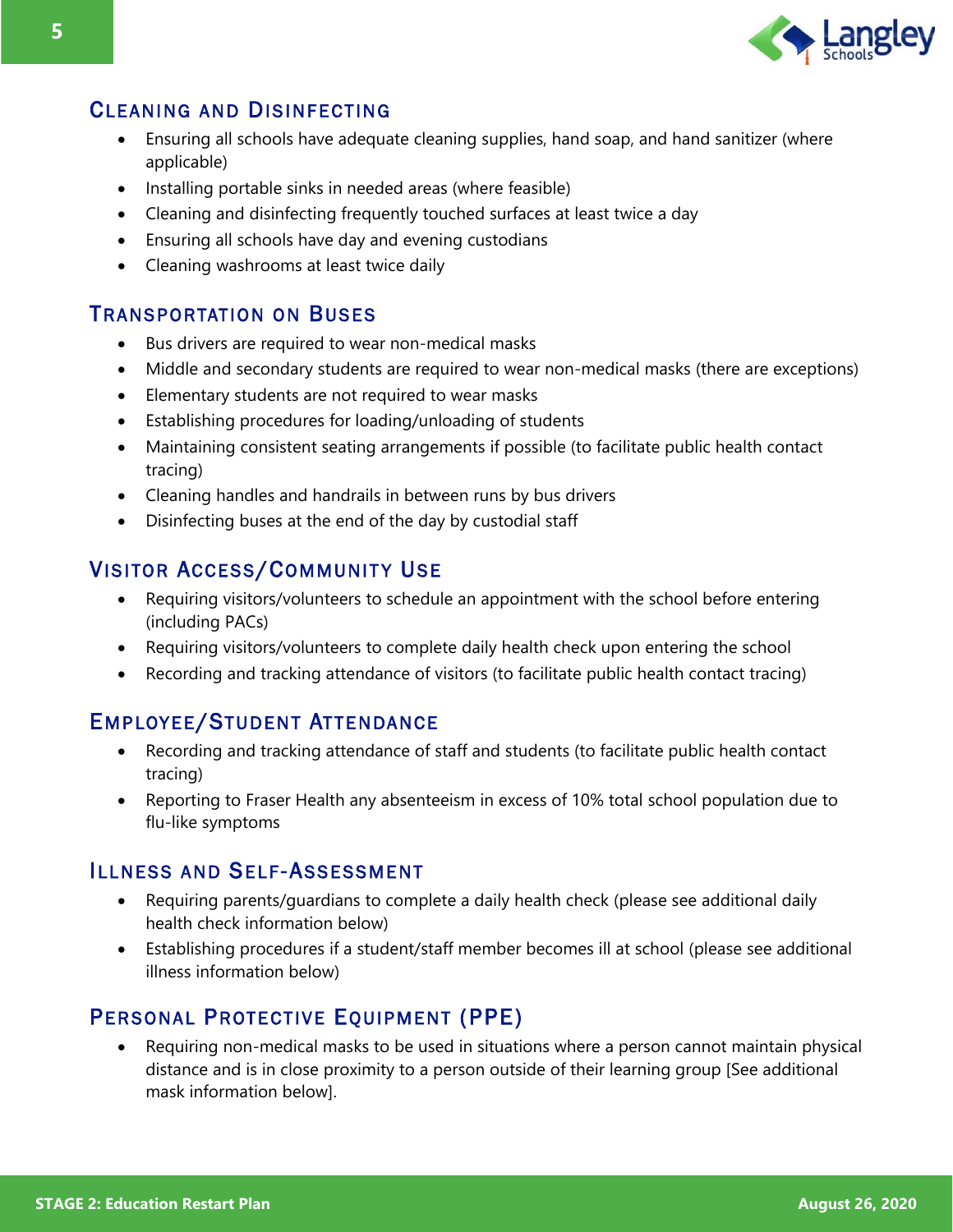

#### **MASKS**

Two (2) non-medical masks will be made available to each staff member and student from Grades 4- 12. Schools will be communicating information regarding the distribution of masks.

Staff are required to wear a non-medical mask in high traffic areas such as buses or hallways, or anytime outside of their learning group, whenever physical distancing cannot be maintained. Staff can also wear a mask or face shield within their classroom or learning group if that is their personal preference.

Students in middle and secondary school are required to wear non-medical masks in high traffic areas such as buses or hallways, or anytime outside of their learning group whenever physical distancing cannot be maintained; exceptions will be made for students who cannot wear masks for medical reasons. Even when wearing a mask, staff and students will still be required to maintain physical distance from people outside of their learning group.

Other guidelines:

- Students will have the choice to wear a mask in the classroom
- Staff will have the choice to wear a mask when interacting within their learning group
- Everyone must treat each other and those wearing masks with respect
- Elementary school students (K-3) are not required to wear masks

#### DAILY HEALTH CHECK

Everyone must do their part in helping keep our schools healthy and safe. Staff will be communicating with parents/guardians about their responsibility to assess their child daily before sending them on board a bus or to school. Schools will be sending home the health check form which needs to be completed and returned to the school for the start of the school year. This form acknowledges that a parent/guardian has completed the daily health check with their child confirming that they do not show symptoms of common cold, influenza, COVID-19, or other respiratory disease. It is recommended that parents/guardians keep a copy of the form at home for reference to assist them in completing the daily health check. See Appendix I for a sample of the form.

On the first day of school, all students will be completing daily health checks verbally onsite for that day upon entering the school. Schools will be sending school-specific details.

#### STAFF/STUDENT ILLNESS IN SCHOOL

If a student or staff member is sick and shows symptoms of COVID-19, they will be asked to wear a mask (if they are able to). Designated staff assisting the student or staff will also wear a mask and will:

- Send staff home and encourage seeking treatment from a medical health provider
- Isolate the student in a safe space
- Contact the parents/guardians to pick-up their child
- Ensure proper cleaning and disinfecting procedures in exposure areas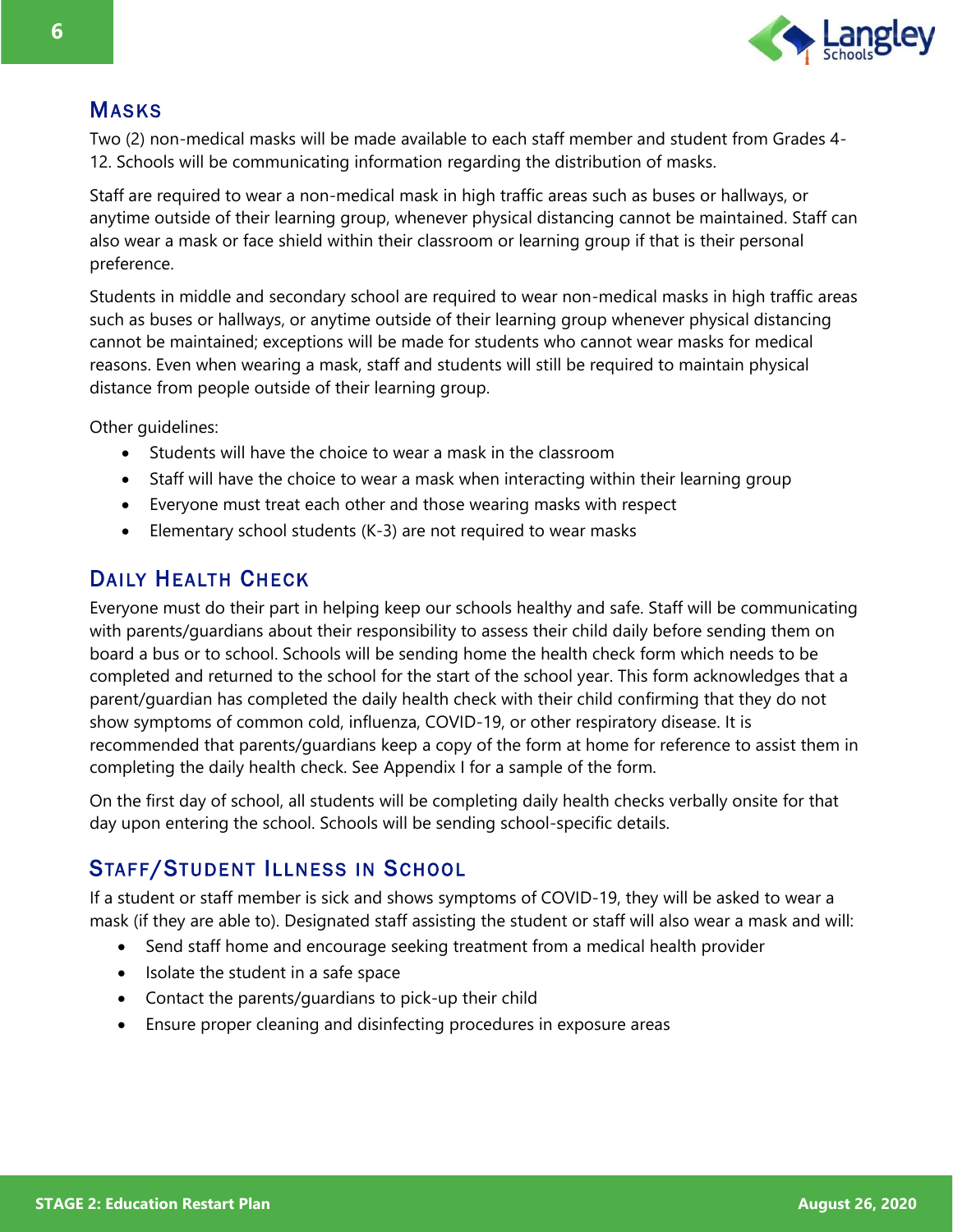

#### STAFF/STUDENT CONFIRMED CASE OF COVID-19 IN SCHOOL

If a student or staff member is confirmed to have COVID-19, the following will occur:

- Fraser Health Authority will do an investigation to confirm if any staff or students have been in close contact with that person and need to self-isolate
- Fraser Health Authority will inform the school and District if there are close contacts of a confirmed case within a learning group or school
- The District will take direction from the health authority regarding operations and communications

## Education

#### SUPPORTING OUR STUDENTS

Our District celebrates the diversity of our student population and communities. Our District will have processes in place to provide learning support for students in need.

#### ABORIGINAL PROGRAM SUPPORT

Our District staff will continue to work with First Nations educational leaders in our local communities to adapt or make any necessary changes in instruction of learning.

#### LEARNING SUPPORT

Students with diverse abilities/disabilities will continue to have Resource teachers who directly support them to meet their Individual Education Plan (IEP) goals while also collaborating with classroom teachers and support staff to create inclusive and compassionate classroom communities.

District Learning Support staff will continue to equip and support students, families and educators to ensure that all students are able to attend school full-time and develop plans that allow learning to continue at home.

#### SUPPORT FOR IMMUNE SUPRESSED STUDENTS

If a student (or member of a household) is immune suppressed as defined by the BCCDC's [Novel](http://www.bccdc.ca/Health-Info-Site/Documents/COVID-19-IS-Children-FAQ-BCCH.pdf)  [Coronavirus \(COVID-19\) and Children with Immune Suppression,](http://www.bccdc.ca/Health-Info-Site/Documents/COVID-19-IS-Children-FAQ-BCCH.pdf) a learning plan that meets the child's individual needs will be created. District staff will work with families to develop this plan.

As part of the process, please be prepared to do the following:

- Consult with your child's medical health provider to determine the level of risk regarding your child going back to in-class instruction at their current school
- Obtain a note from your medical health provider indicating the need for an accommodated athome learning program supported by the District
- Contact your child's school administrator to discuss next steps

By definition "immune suppression means that your child's immune system is weakened by medications or a medical condition. A weakened immune system may not be able to protect as well from infection."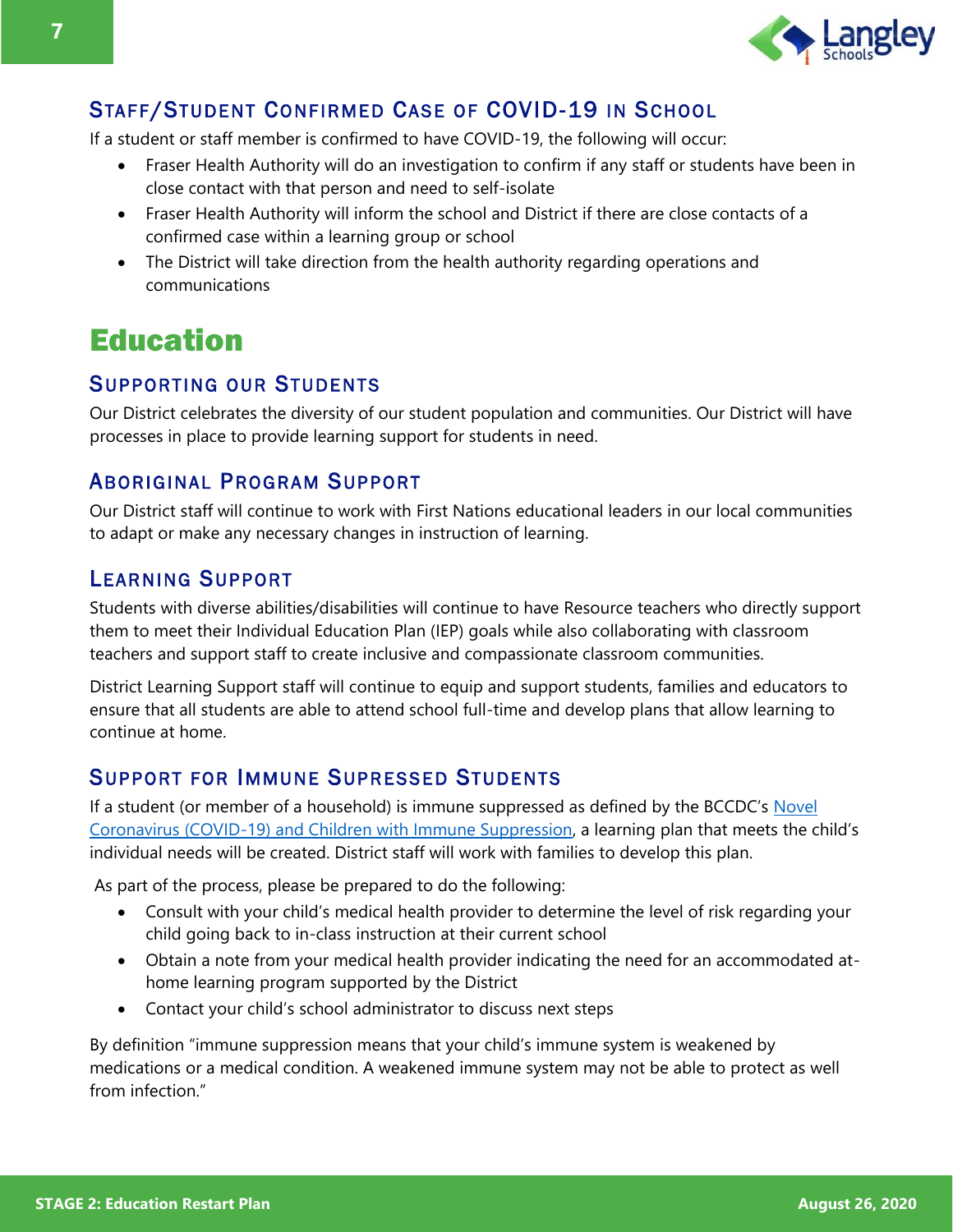

#### ENGLISH LANGUAGE LEARNING SUPPORT

Our District staff will continue to work with English Language Learners and their families to provide support to ensure student success.

#### **ADDITIONAL SUPPORT FOR STUDENTS**

Our District recognizes the impact of the COVID-19 pandemic has had on our students and their families. Our District and school staff will continue to support students and their needs with regards to education, health and safety considerations.

If a child is ill, absent, and misses in-class instruction, our teachers and staff will work with students and their families to support their needs. If a child is absent from school for an extended period of time, there will be a process in place to accommodate these students.

#### DISTRIBUTED LEARNING

#### For Grades 10-12

Langley Education Centre (LEC) offers a range of programs, including blended, semester, and a selfpaced full-time onsite or online program. The process to enroll includes a school counselling session and interview. Further information can be found [here.](https://lec.sd35.bc.ca/)

#### For Grades K-12

U-Connect offers a blended program for students in Kindergarten thru Grade 9. In this program students are required to be in class two days per week. The rest of the learning is completed at home. The process to enroll includes a program info session and interview.

There is also a blended and a full-time online program for Grades 10-12. The process to enroll includes a program info session and interview. Further information can be found [here.](https://simonds-uconnect.sd35.bc.ca/)

#### REMOTE LEARNING OPTION

As stated by the Ministry in its Operational Guidelines for School District and Independent School Authorities (pg. 7), "remote learning can meet the urgent need for continuity of learning during suspension of in-class instruction; however, this mode of instruction is not ideal for all students. The majority of students learn best in a classroom with direct contact with teachers, other professional staff and peers." As mandated by the province, our District is committed to maximizing in-class instruction for all students with the current health and safety guidelines for schools however, the District understands that there are many families that are anxious about the restart. The District values our families and we do our best to support their needs. In the coming days, our District will continue to explore opportunities to assist families and determine the demand for school-based remote learning.

#### LEAVING CATCHMENT OR CHOICE SCHOOL

At any point, if a student leaves their catchment school or choice school, they must re-register to attend the following year during the usual registration time set-up by the District; there are no guarantees there will be a placement. For choice schools, registration is generally in the month of October. For catchment schools, registration begins in January and extends to March. The District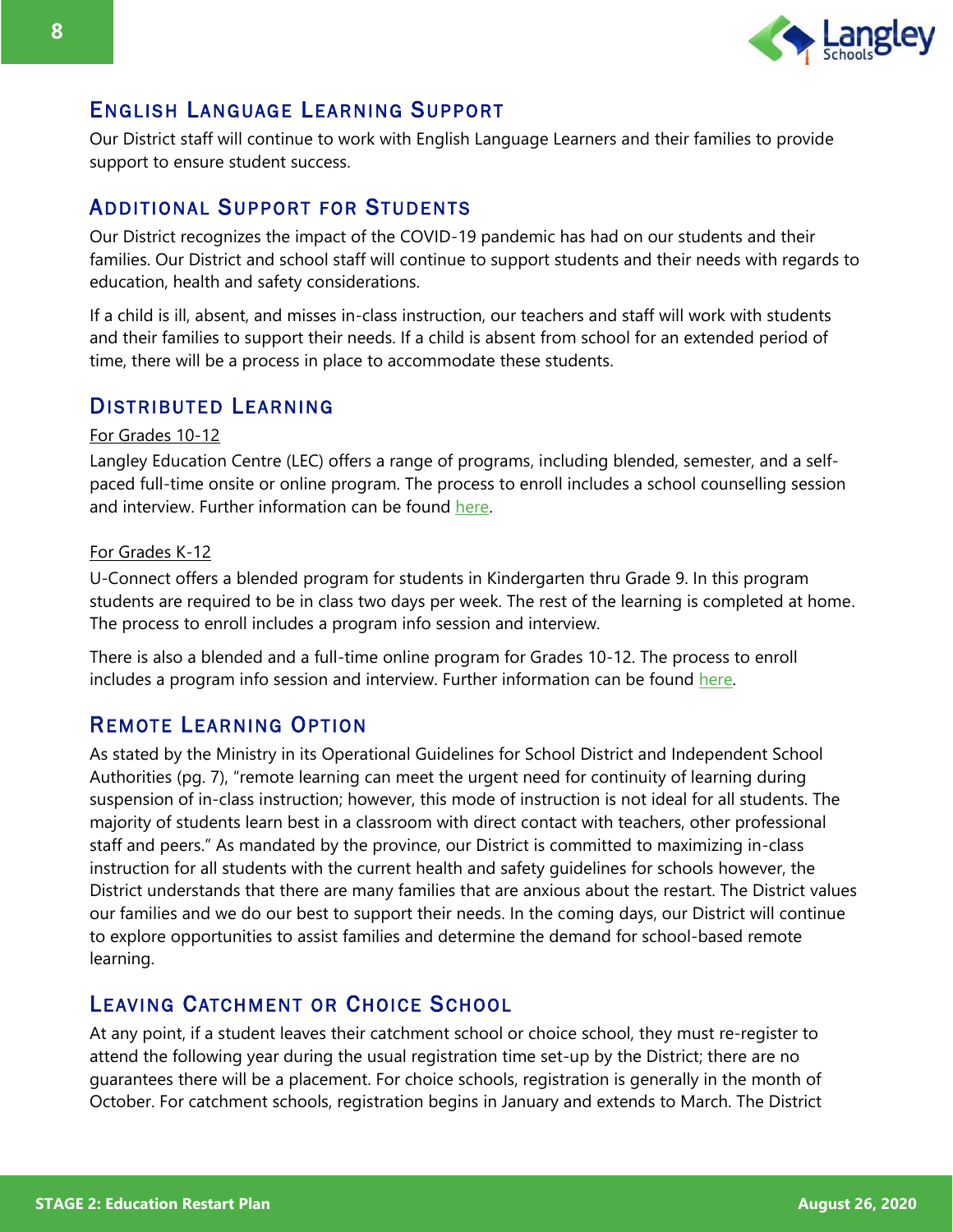

understands the unprecedented situation due to impacts of COVID-19 and the request from parents for flexibility in this regard however, our District aims to maintain procedures to ensure equity for all students. If a student departs, schools will not be holding placements for any students at any of our District sites.

#### **HOMESCHOOLING**

In this option, parents/guardians are still required to register your child at your catchment school and inform the administrator that your child will be homeschooled. It is important to note that the catchment school and District has no authority to approve or supervise the educational program of a homeschooled child and your child will not have a placement at their catchment school. The school is only able to provide evaluation and assessment services and loan of education materials. For more info please refer to the Ministry's webpage [here.](https://www2.gov.bc.ca/gov/content/education-training/k-12/support/classroom-alternatives/homeschooling)

# Elementary Schools – What you need to know…

#### LEARNING GROUPS (COHORTS)

• Maximum of 60 students in elementary

#### DAILY HEALTH CHECK FORMS

- Parents/guardians must sign and submit the daily health check form (one time at the start of the school year)
- Parents/guardians must complete daily health check with child
- Parents will be required to report illnesses to the school if child is absent

#### ARRIVAL/DEPARTURE AT SCHOOL

- Students will have designated entrance/exits (varies among schools)
- Students will have designated start time and dismissal (varies among schools)
- Parents will be required to arrange an appointment before entering the school
- Hand sanitizer will be available at entrance/exits
- Students put belongings in designated spaces and wash hands

#### RECESS/LUNCH

- Staggered times for recess and lunch (varies among schools)
- Designated areas for outdoor playtime with learning group (varies among schools)
- Supervised inside recess and lunch times with outside time being assigned throughout the day for playtime (varies among schools)
- Students will be asked to bring a litter-less lunch and recess snack
- Meal programs may be available (varies among schools)

#### **BATHROOMS**

- Classes are assigned a specific bathroom to use
- One student allowed to use bathroom at a time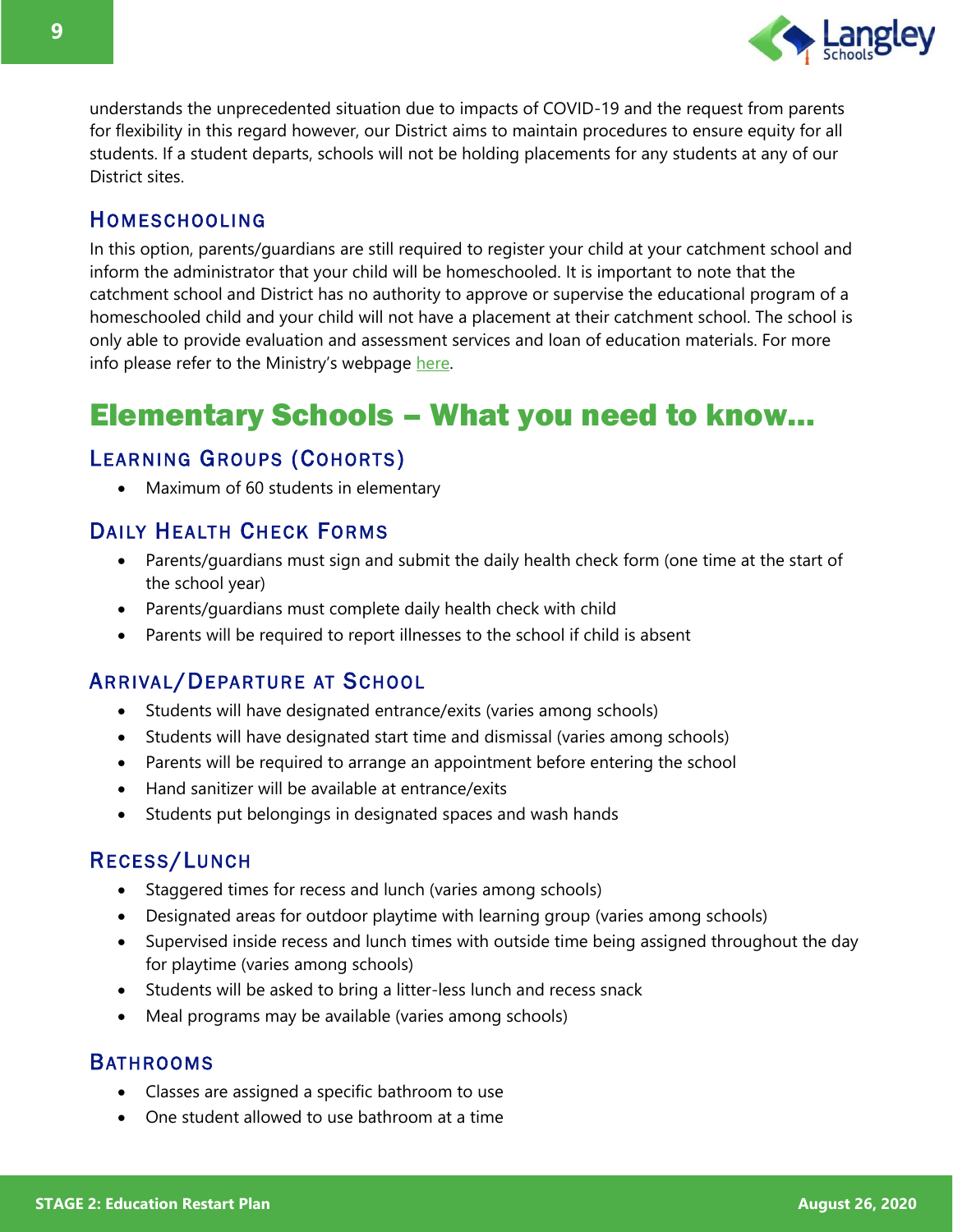

#### HANDWASHING/HAND SANITIZING

Students will be required to wash/sanitize their hands:

- upon entering the school in the morning
- before/after eating their snack or lunch
- after playing outside
- when they return from the washroom
- other opportunities where appropriate

#### **KINDERGARTEN**

- Gradual entry begins on Monday, September 14
- School specific information to be shared with the community

#### **STRONGSTART**

- Program begins with reduced capacity on Monday, September 28
- Learning centre specific information to be shared with the community
- For updates please visit our District StrongStart page [here](https://www.sd35.bc.ca/programs-initiatives/early-learning-birth-5-yrs/strongstart/)

#### FIRST WEEK ORIENTATION: SEPTEMBER 8-11, 2020

- Staff orientation occurs Tuesday/Wednesday
- Student orientation occurs Thursday/Friday (varies among schools)

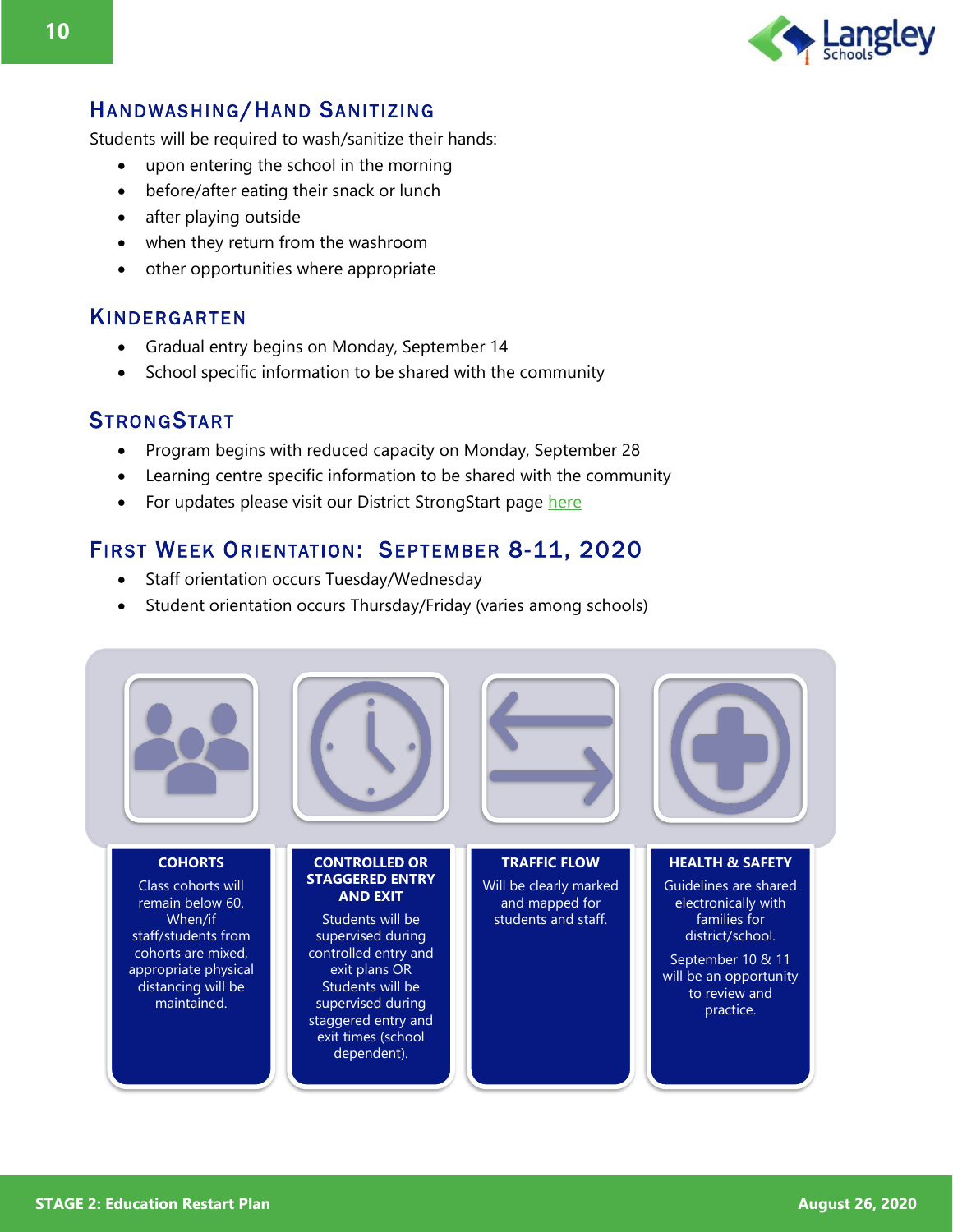

#### SAMPLE SCHEDULE - ELEMENTARY SCHOOL "A"

|                    | <b>MONDAY</b>                        | <b>TUESDAY</b>                                      | WEDNESDAY                           | <b>THURSDAY</b> | <b>FRIDAY</b> |  |  |  |  |
|--------------------|--------------------------------------|-----------------------------------------------------|-------------------------------------|-----------------|---------------|--|--|--|--|
| 8:49am             | Controlled Entry                     |                                                     |                                     |                 |               |  |  |  |  |
| 8:54am - 10:15am   |                                      | MORNING INSTRUCTION - LITERACY AND WELL-BEING FOCUS |                                     |                 |               |  |  |  |  |
| 10:15am - 10:30am  |                                      |                                                     | <b>RECESS FOR SPECIFIED COHORTS</b> |                 |               |  |  |  |  |
| 10:35am - 10:50am  |                                      |                                                     | <b>RECESS FOR SPECIFIED COHORTS</b> |                 |               |  |  |  |  |
|                    |                                      | IN CLASS INSTRUCTION - NUMERACY FOCUS               |                                     |                 |               |  |  |  |  |
| 11:55am - 12:25pm  | LUNCH PLAYTIME FOR SPECIFIED COHORTS |                                                     |                                     |                 |               |  |  |  |  |
| 12:30pm -1:00pm    | LUNCH PLAYTIME FOR SPECIFIED COHORTS |                                                     |                                     |                 |               |  |  |  |  |
|                    |                                      | IN CLASS INSTRUCTION                                |                                     |                 |               |  |  |  |  |
| 2:45 <sub>pm</sub> | Dismissal/Controlled Exit            |                                                     |                                     |                 |               |  |  |  |  |

#### SAMPLE SCHEDULE - ELEMENTARY SCHOOL "B"

|                    | <b>MONDAY</b>                | <b>TUESDAY</b>                        | WEDNESDAY                                           | <b>THURSDAY</b> | <b>FRIDAY</b> |  |  |  |  |
|--------------------|------------------------------|---------------------------------------|-----------------------------------------------------|-----------------|---------------|--|--|--|--|
| 8:36am             | <b>Student Entry A-M</b>     |                                       |                                                     |                 |               |  |  |  |  |
| 8:46am             |                              | Student Entry N-Z                     |                                                     |                 |               |  |  |  |  |
| $8:51am - 10:00am$ |                              |                                       | MORNING INSTRUCTION - LITERACY AND WELL-BEING FOCUS |                 |               |  |  |  |  |
| 10:00am - 10:15am  |                              |                                       | <b>RECESS FOR SPECIFIED COHORTS</b>                 |                 |               |  |  |  |  |
| 10:20am - 10:35am  |                              |                                       | <b>RECESS FOR SPECIFIED COHORTS</b>                 |                 |               |  |  |  |  |
|                    |                              | IN CLASS INSTRUCTION - NUMERACY FOCUS |                                                     |                 |               |  |  |  |  |
| 11:45am - 12:15pm  |                              | LUNCH PLAYTIME FOR SPECIFIED COHORTS  |                                                     |                 |               |  |  |  |  |
| 12:15pm - 12:45pm  |                              | LUNCH PLAYTIME FOR SPECIFIED COHORTS  |                                                     |                 |               |  |  |  |  |
|                    | IN CLASS INSTRUCTION         |                                       |                                                     |                 |               |  |  |  |  |
| 2:20 <sub>pm</sub> | <b>Student Dismissal A-M</b> |                                       |                                                     |                 |               |  |  |  |  |
| 2:30 <sub>pm</sub> |                              |                                       | <b>Student Dismissal N-Z</b>                        |                 |               |  |  |  |  |

The sample schedules above may be altered at the school level due to variations in location, student population and/or staffing.

### Middle Schools – What you need to know…

#### LEARNING GROUPS (COHORTS)

• Maximum of 60 students in middle

#### DAILY HEALTH CHECK FORMS

- Parents/guardians must sign and submit the daily health check form (one time at the start of the school year)
- Parents/guardians must complete daily health check with child
- Parents will be required to report illnesses to the school if child is absent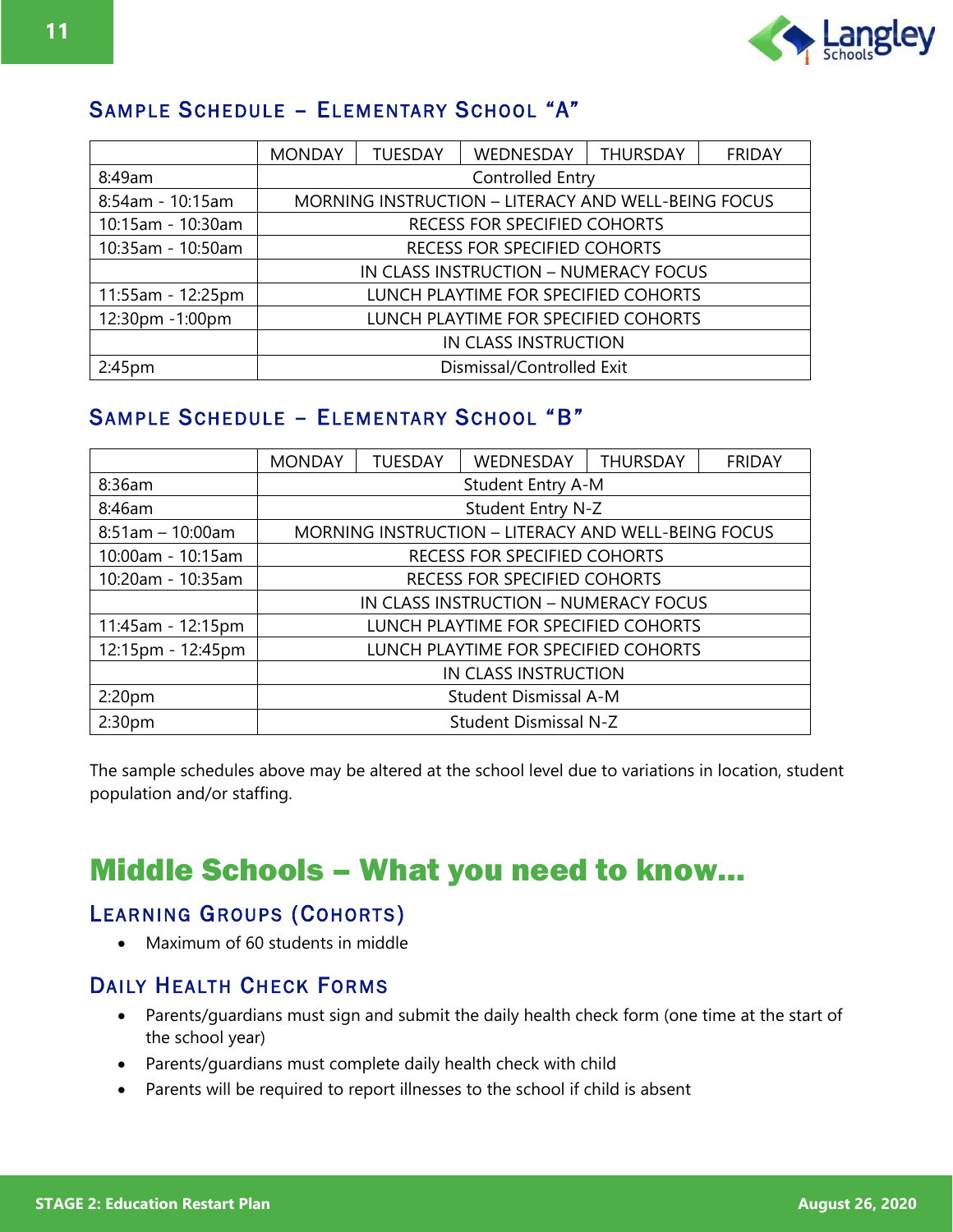

#### **ARRIVAL/DEPARTURE AT SCHOOL**

- Students will have designated entrance/exits (varies among schools)
- Parents will be required to arrange an appointment before entering the school
- Hand sanitizer will be available at entrance
- Face masks will be worn in hallways and common areas when students are outside their cohort and are unable to maintain physical distance
- Students put belongings in designated spaces and wash hands

#### **EXPLORATIONS**

- Students will continue with explorations
- Exploration teachers will physically distance and/or wear masks when they are working with more than one learning group

#### RECESS/LUNCH

- Supervised inside recess and lunch times with outside time being assigned throughout the day for playtime
- Students will be asked to bring a litter-less lunch and recess snack
- Meal programs may be available (varies among schools)

#### **BATHROOMS**

• Schools will be communicating school specific information

#### HANDWASHING/HAND SANITIZING

Students will be required to wash/sanitize their hands:

- upon entering the school in the morning
- before/after eating their snack or lunch
- after playing outside
- when they return from the washroom
- other opportunities where appropriate

#### FIRST WEEK ORIENTATION: SEPTEMBER 8-11

- Staff orientation occurs Tuesday/Wednesday
- Student orientation occurs Thursday/Friday (varies among schools)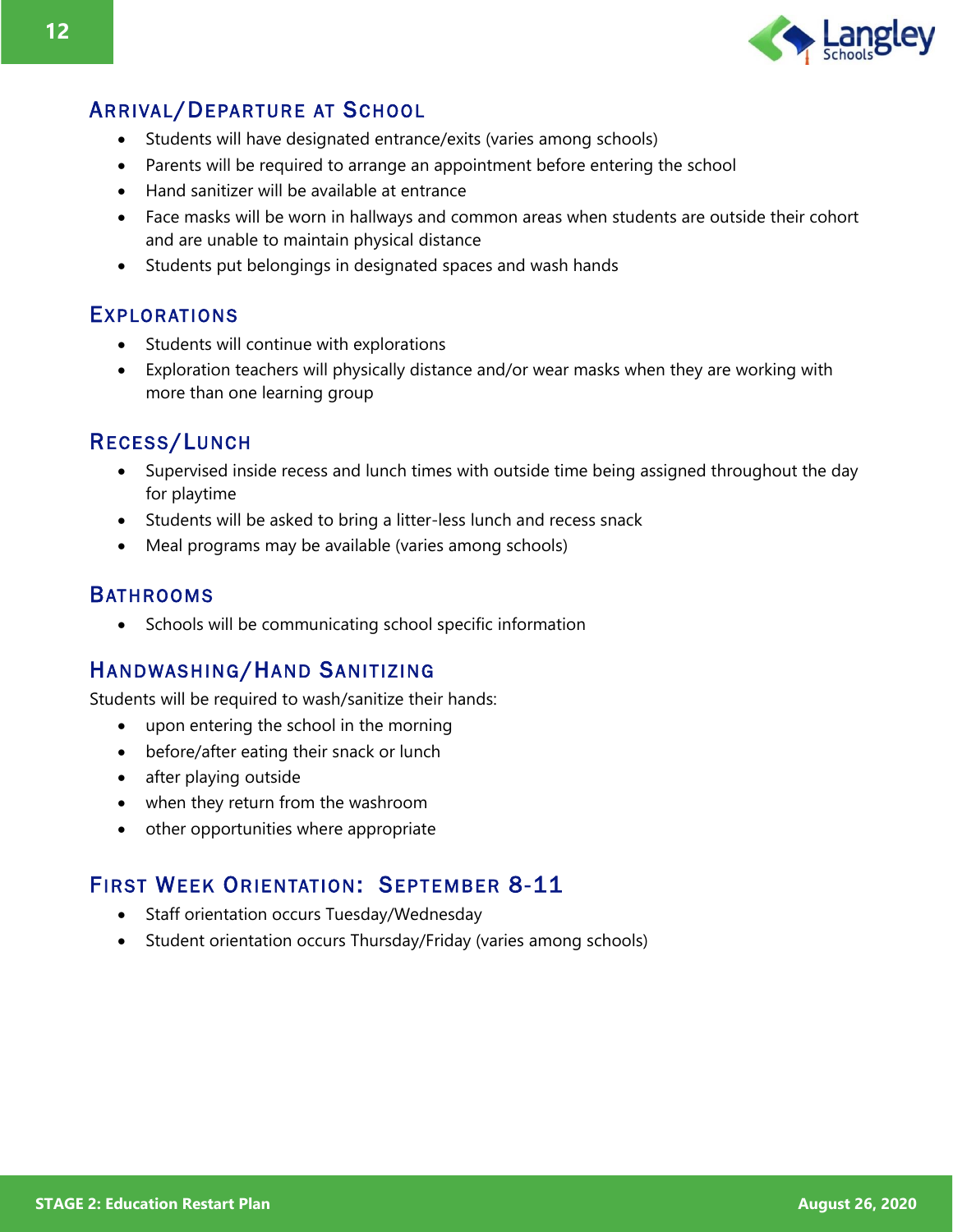



#### SAMPLE SCHEDULE - MIDDLE SCHOOL

The sample schedule below may be altered at the school level due to variations in location, student population and/or staffing.

|                      | <b>MONDAY</b>               | <b>TUESDAY</b>              | <b>WEDNESDAY</b> | <b>THURSDAY</b> | <b>FRIDAY</b> |  |  |  |  |
|----------------------|-----------------------------|-----------------------------|------------------|-----------------|---------------|--|--|--|--|
| 8:20am               | Controlled Entry            |                             |                  |                 |               |  |  |  |  |
| $8:20am - 9:41am$    |                             | <b>IN CLASS INSTRUCTION</b> |                  |                 |               |  |  |  |  |
| $9:41$ am - 9:56am   |                             | IN CLASS NUTRITION BREAK    |                  |                 |               |  |  |  |  |
| $9:56$ am - 11:17am  | IN CLASS INSTRUCTION        |                             |                  |                 |               |  |  |  |  |
| $11:17$ am - 11:47am | <b>SUPERVISED LUNCH</b>     |                             |                  |                 |               |  |  |  |  |
| $11:47am - 1:07pm$   | <b>IN CLASS INSTRUCTION</b> |                             |                  |                 |               |  |  |  |  |
| $1:07$ pm – 1:12pm   | IN CLASS NUTRITION BREAK    |                             |                  |                 |               |  |  |  |  |
| $1:12$ pm – 2:31pm   | <b>IN CLASS INSTRUCTION</b> |                             |                  |                 |               |  |  |  |  |
| 2:31 <sub>pm</sub>   | Dismissal/Controlled Exit   |                             |                  |                 |               |  |  |  |  |

Students will be provided a scheduled outside play time, under teacher supervision, within their cohorts.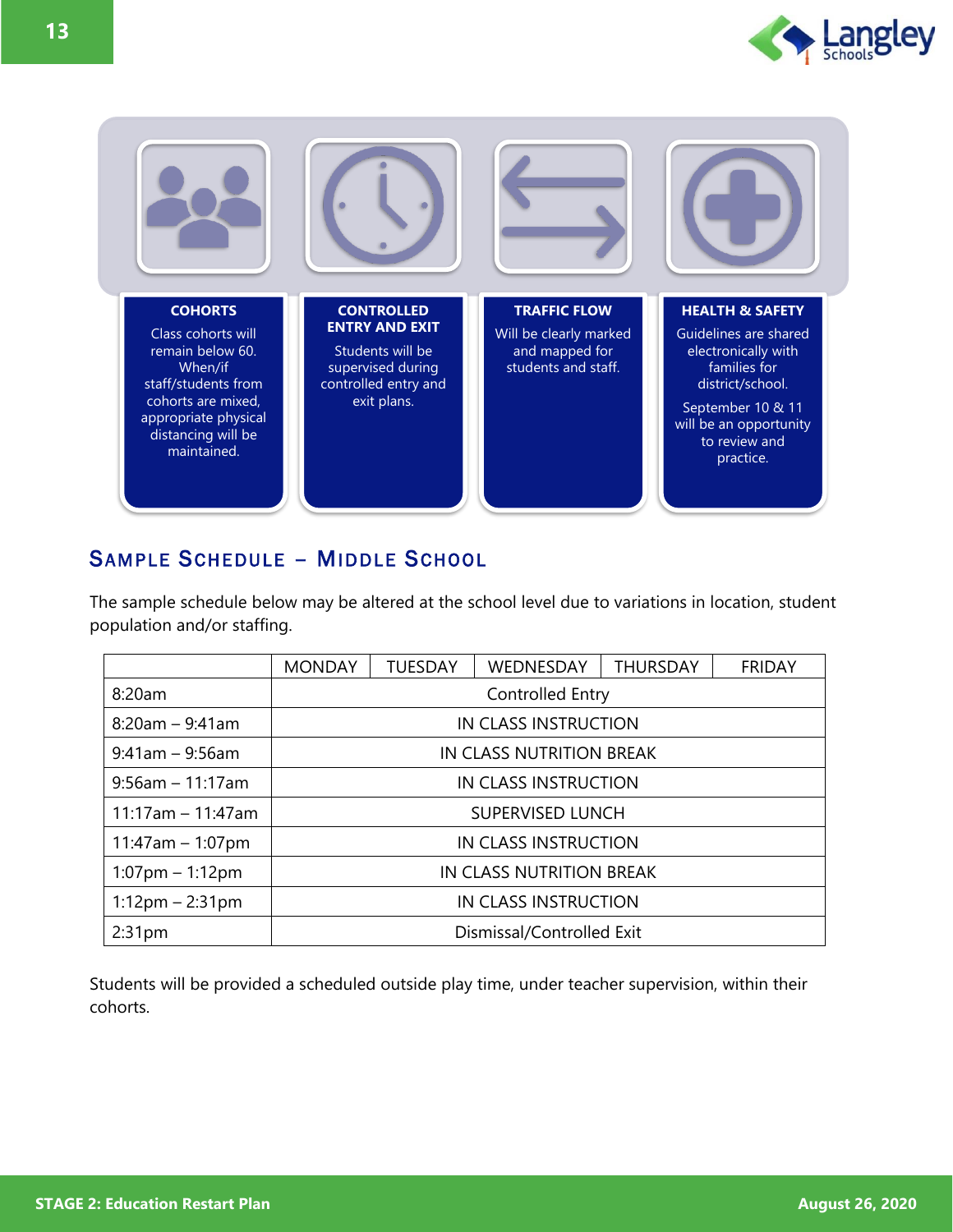

# Secondary Schools – What you need to know…

#### **KEY POINTS**

- Quarter system (10 weeks per quarter)
- Students take 8 courses in a year
- Students take 2 classes per quarter
- Students in learning groups under 120
- Students in smaller class sizes
- Staggered break/lunch/end time (varies among schools)
- Separate entrance and exit points (varies among schools)

Junior students (Grades 8, 9 and/or 10 – depending on the school) will be scheduled for 100% face-toface instruction with support classes beginning and ending a half hour before and after classes, excluding lunch.

Linear classes (blended or full-time with physical distancing) could run before and after school.

Senior students (Grades 11, 12 and/or 10 – depending on the school) would have a cohort of 30 (class) and would be eligible to be enrolled in two classes with each class being designed with five weeks of face-to-face instruction. In addition, during their blended/hybrid class, two days of face-to-face attendance with 50% class size to allow for physical distancing of students from various cohorts. This allows for flexibility and choice for students and provides schools with the ability to provide mandatory graduation level courses. On Wednesday afternoons, all students would participate in an online synchronized class.

Schedules will incorporate support for students through resource blocks before and after school and through side by side in-class support.

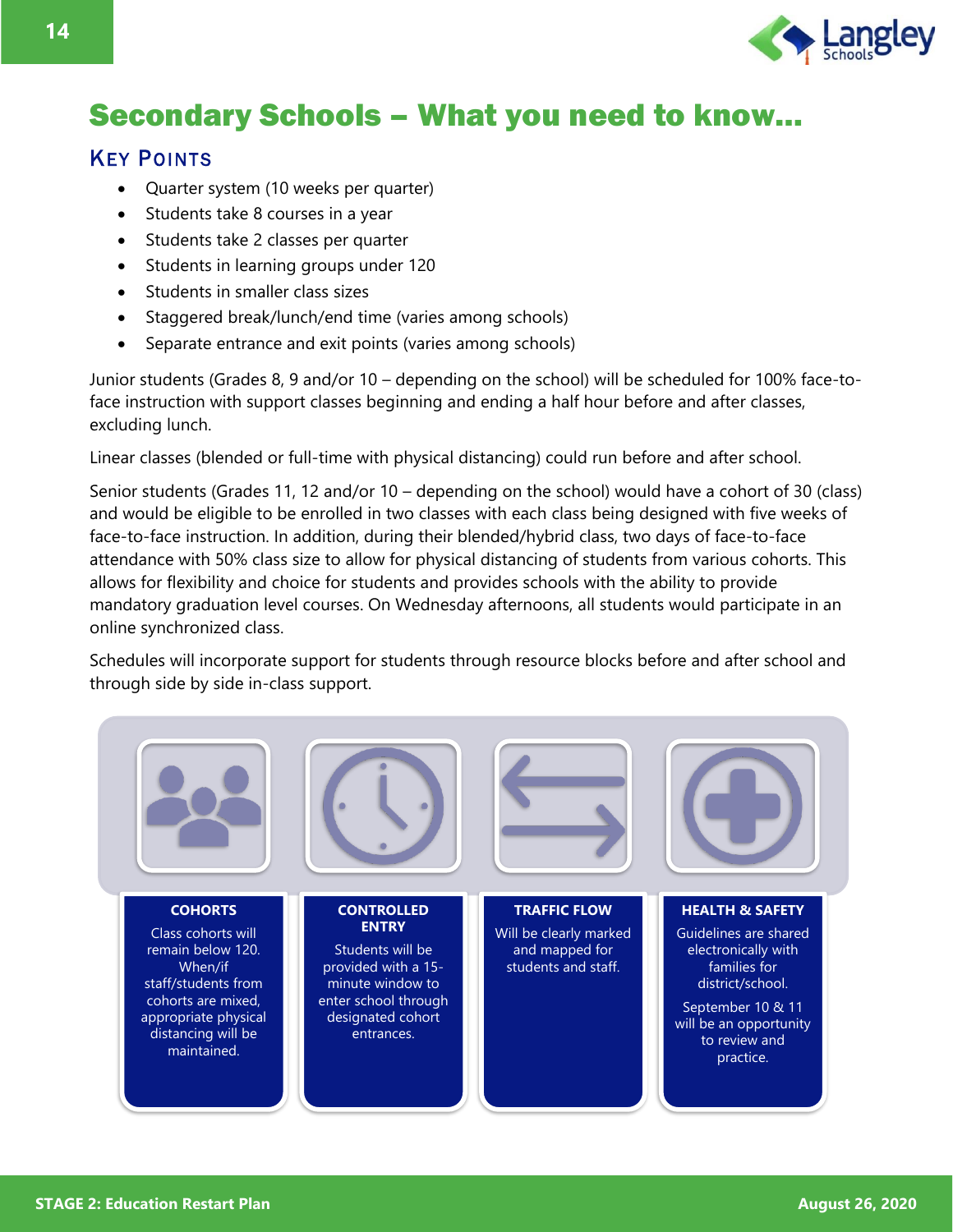

#### SAMPLE SCHEDULE - SECONDARY SCHOOL

#### *Quarter 1: Week 1- 5*

|        | <b>MON</b>     | <b>MON</b>     | <b>TUES</b>    | <b>TUES</b>    | <b>WED</b>     | <b>WED</b>              | <b>THUR</b>    | <b>THUR</b>    | <b>FRI</b>     | <b>FRI</b>     |
|--------|----------------|----------------|----------------|----------------|----------------|-------------------------|----------------|----------------|----------------|----------------|
|        | (Junior)       | (Senior)       | (Junior)       | (Senior)       | (Junior)       | (Senior)                | (Junior)       | (Senior)       | Junior)        | (Senior)       |
|        |                |                |                |                |                | <b>Resource Support</b> |                |                |                |                |
| Period | <b>Block A</b> | <b>Block A</b> | <b>Block A</b> | <b>Block A</b> | <b>Block A</b> | <b>Block A</b>          | <b>Block A</b> | <b>Block A</b> | <b>Block A</b> | <b>Block A</b> |
|        |                |                |                |                |                |                         |                |                |                |                |
| Lunch  |                |                |                |                |                |                         |                |                |                |                |
| Period | <b>Block B</b> | <b>Block B</b> | <b>Block B</b> | <b>Block B</b> | <b>Block B</b> | All Class               | <b>Block B</b> | <b>Block B</b> | <b>Block B</b> | <b>Block B</b> |
| 2      |                | (~50%)         |                | (~50%)         |                | Online                  |                | (~50%)         |                | (~50%)         |
|        |                |                |                |                |                | <b>Resource Support</b> |                |                |                |                |

#### *Quarter 1: Week 6 – 10*

|             | <b>MON</b>     | <b>MON</b>               | <b>TUES</b>    | <b>TUES</b>              | <b>WED</b>     | <b>WED</b>              | THUR           | <b>THUR</b>                | <b>FRI</b>     | <b>FRI</b>                 |
|-------------|----------------|--------------------------|----------------|--------------------------|----------------|-------------------------|----------------|----------------------------|----------------|----------------------------|
|             | (Junior)       | (Senior)                 | (Junior)       | (Senior)                 | (Junior)       | (Senior)                | (Junior)       | (Senior)                   | (Junior)       | (Senior)                   |
|             |                |                          |                |                          |                | <b>Resource Support</b> |                |                            |                |                            |
| Period      | <b>Block B</b> | <b>Block B</b>           | <b>Block B</b> | <b>Block B</b>           | <b>Block B</b> | <b>Block B</b>          | <b>Block B</b> | <b>Block B</b>             | <b>Block B</b> | <b>Block B</b>             |
| Lunch       |                |                          |                |                          |                |                         |                |                            |                |                            |
| Period<br>2 | <b>Block A</b> | <b>Block A</b><br>(~50%) | <b>Block A</b> | <b>Block A</b><br>(~50%) | <b>Block A</b> | All Class<br>Online     | <b>Block A</b> | <b>Block A</b><br>$(-50%)$ | <b>Block A</b> | <b>Block A</b><br>$(-50%)$ |
|             |                |                          |                |                          |                | <b>Resource Support</b> |                |                            |                |                            |

The graphic above provides a sample of a secondary timetable which may be altered at the school level due to variations in location, student population and/or staffing. Specific information will be sent home to families from their school by the end of August.

#### DAILY HEALTH CHECK FORMS

- Parents/guardians must sign and submit the daily health check form (one time at the start of the school year)
- Parents/guardians must complete daily health check with child
- Parents will be required to report illnesses to the school if child is absent

#### ARRIVAL/DEPARTURE AT SCHOOL

- Students will have designated entrance/exits (varies among schools)
- Doors will be open for students 15 minutes before school begins (allowing for gradual entry)
- Lockers will not be available
- Students will have regular start times, but dismissal may vary depending on school
- Parents will be required to arrange an appointment before entering the school
- Hand sanitizer will be available at entrances
- Face masks will be worn in hallways and common areas when students are outside their cohort, or when physical distancing cannot be maintained
- Students will be asked to leave campus immediately upon dismissal
- Students who end in-class instruction early (e.g. noon) will be able to use District transportation if eligible under our policy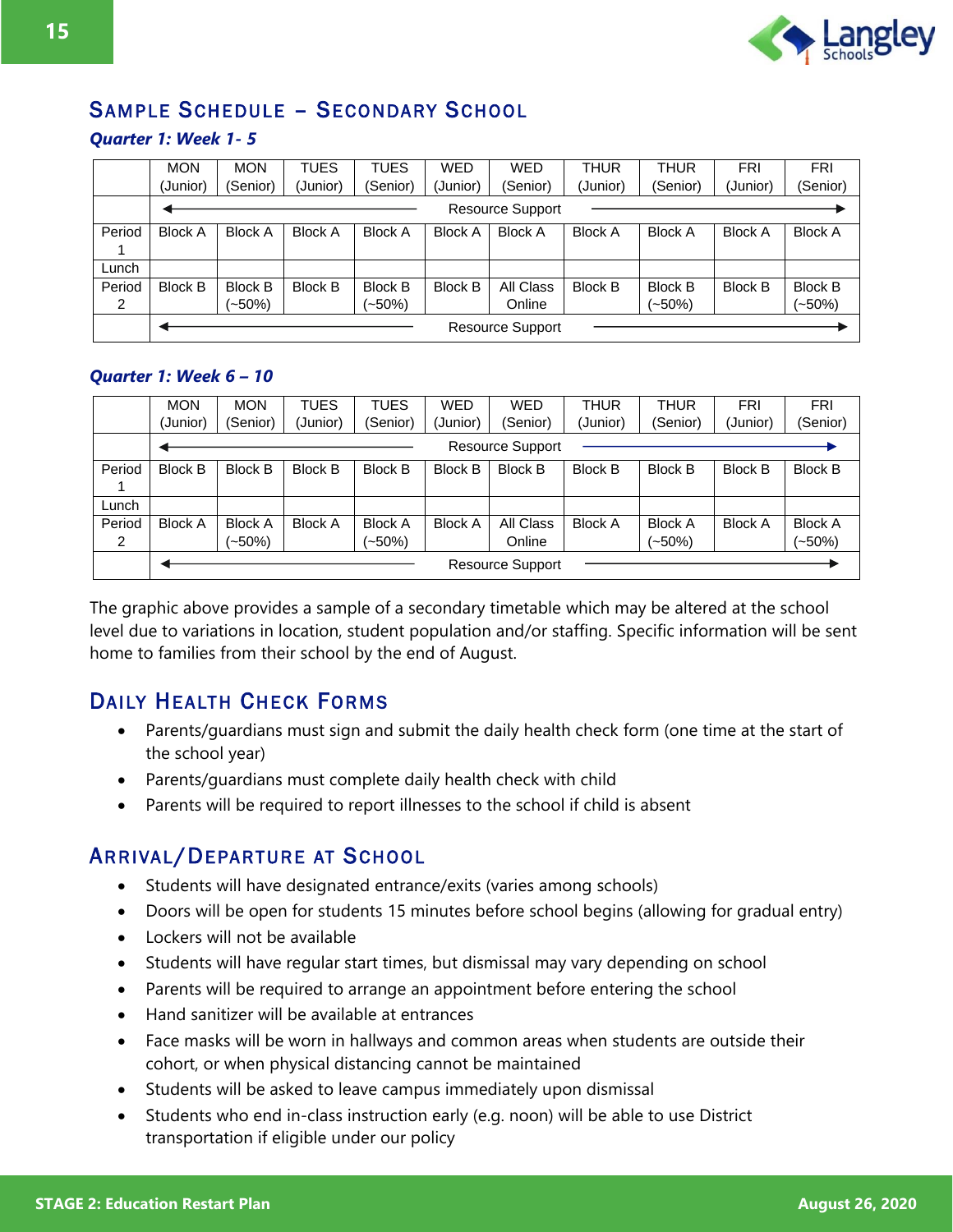

#### LUNCH HOUR

- Staggered times for breaks and lunch (varies among schools)
- Students will be asked to bring lunch and remain on campus during lunch
- Students may be able to access lunch via limited cafeteria service or meal programs (varies among schools)
- Students will not be allowed to order in or have it delivered
- Students who must leave during lunch would use designated entrance/exits
- Senior students with an afternoon class would be provided time for lunch in class and the opportunity to migrate to designated common areas for their cohort

#### **BATHROOMS**

• Schools will be communicating school specific information

#### HANDWASHING/HAND SANITIZING

Students will be required to wash/sanitize their hands:

- upon entering the school in the morning
- before/after eating their snack or lunch
- after outside time
- when they return from the washroom
- other opportunities where appropriate

#### FIRST WEEK ORIENTATION: SEPTEMBER 8-11, 2020

- Staff orientation occurs Tuesday/Wednesday
- Student orientation occurs Thursday/Friday (varies among schools)

#### **CONCLUSION**

The District acknowledges this plan may change as more students attend in-school instruction or with the onset of new directives from the Ministry of Education and the Provincial Health Office. The District will continue to be flexible and prepared to adjust new protocols as well as communicate any changes to parents/guardians, students, and staff.